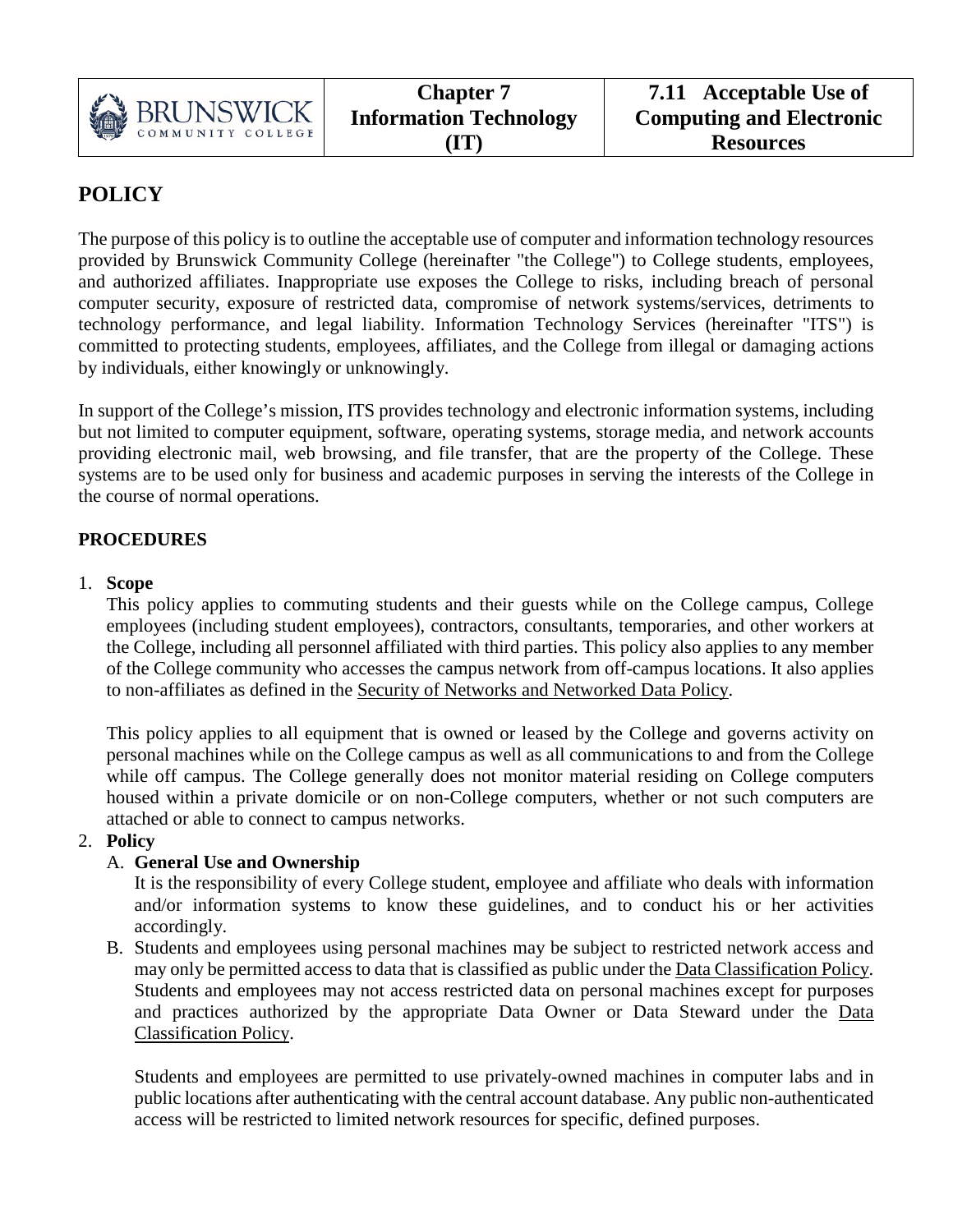| BRUNSWICK |  |
|-----------|--|
|           |  |

**There should be no expectation of privacy in the material sent or received when using the College network, College computer systems, or third-party vendor applications provided by the College (e.g., Google email services)**. By activating your College computer account, you agree to receive via email College security breach notifications covered by the N.C. Identity Theft Protection Act and other official College communication. For security, legal or policy compliance, quality of service, and network maintenance purposes, authorized individuals within ITS may monitor equipment, systems, and network traffic. General content review will not be undertaken, although monitoring of content may occur for the reasons stated above and in resolving extensive bandwidth issues.

All data, created or received for work purposes and contained in College electronic files, servers, or e-mail depositories, are public records. Public Records are available to the public unless specifically prohibited from general viewing by law or contract. See the Data Classification Policy. All public records are to be maintained and disposed of according to state approved records retention and disposition schedules. See *Public Records Law.*

Students and employees are responsible for exercising good judgment regarding the use of technology and information systems. Use of these systems is permitted, with the following restrictions:

- a. The use is lawful under federal or state law.
- b. The use complies with applicable College policies and guidelines.
- c. The use is not prohibited by Board of Trustees or College policies, including rules regarding academic integrity, harassment (including sexual harassment), and discrimination on the basis of any federally protected characteristic or sexual orientation.
- d. The use does not result in commercial gain or private profit (other than allowable under College intellectual property policies) and does not violate the North Carolina Umstead Act. That Act prohibits government agencies from competing with the private commercial activities of North Carolina citizens.
- e. The use does not violate federal or state laws or College policies on copyright, trademark, or software licensing.
- f. The use does not intentionally or unintentionally overload College computing equipment or systems, or otherwise harm or negatively impact the system's performance or the support of such systems.
- g. Communications originating from the user are identified as such and the user assumes responsibility for all communication originating from equipment or accounts assigned to that user. In the case of security breaches related to accounts or equipment belonging to the user, the user acts quickly to report and correct the situation.
- h. The use does not attempt to circumvent system security or in any way attempt to gain or provide unauthorized system or network access.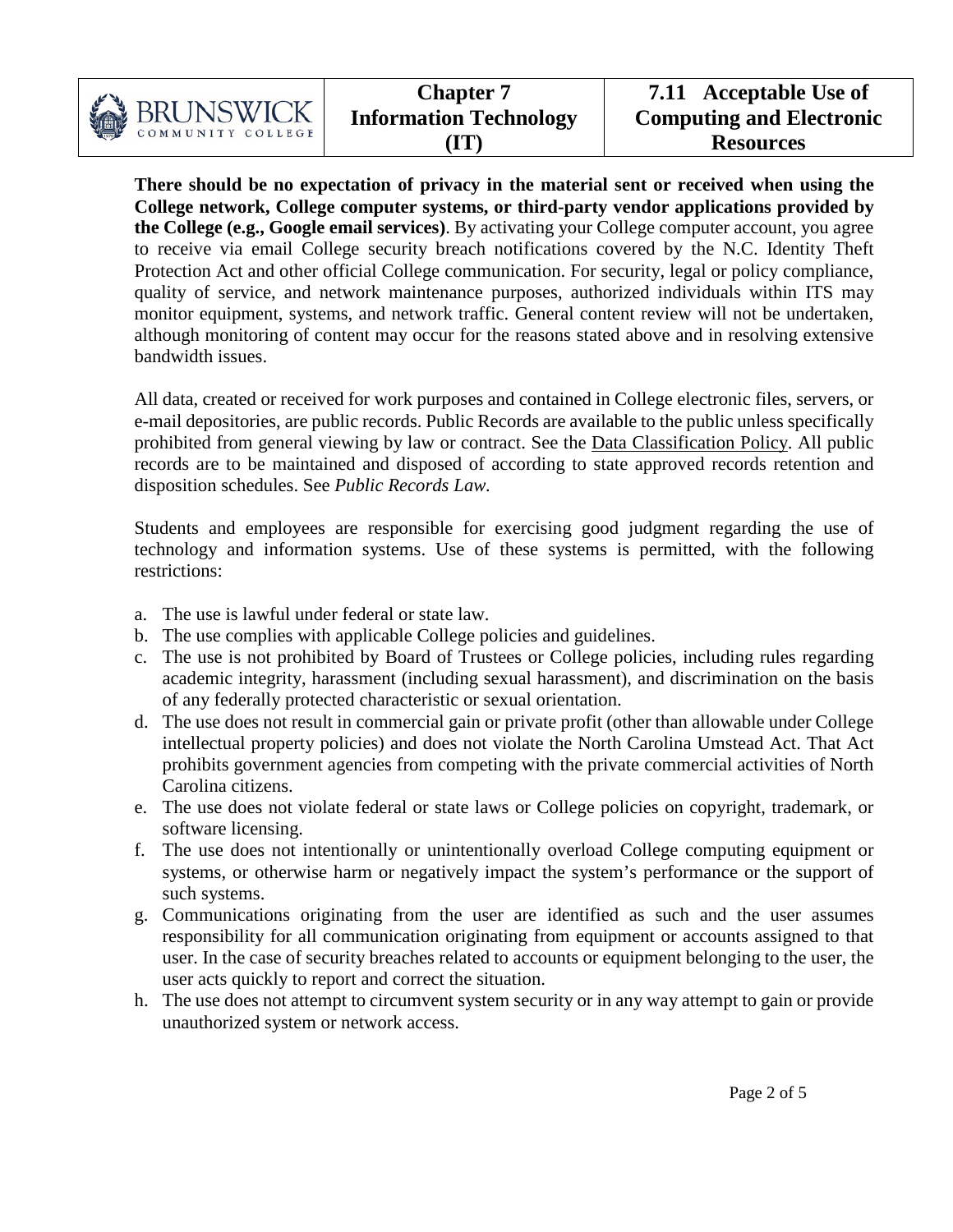

- i. All resources and data accessed are protected by the user according to the standards set forth in the Security of Networks and Networked Data Policy and Data Classification Policy.
- j. Reasonable personal use does not state or imply College sponsorship or endorsement and must not interfere with an employee's job performance or activities which directly support the College mission.

## C. **Security and Proprietary Information**

To protect the integrity of the campus network and any data stored there, users must adhere to the Security of Networks and Networked Data Policy.

Any information that users consider sensitive or vulnerable and any information that is deemed restricted under federal or state law should be protected. For guidelines on information classification, see the College's Data Classification Policy. For guidelines on protecting e-mail and other data, refer to ITS's Help Desk and online resources.

## D. **Unacceptable Use**

Under no circumstances is a student or employee of the College authorized to engage in any activity that is illegal under local, state, federal, or international law, while utilizing College-owned resources.

Employees may be exempted from "unacceptable use" restrictions during the course of their legitimate job responsibilities (e.g., ITS systems and networks administration staff may need to disable the network access of a host, if that host is disrupting production services).

The list below provides a framework for activities that fall into the category of unacceptable use. It is not all inclusive, but is intended to give examples of the type of activities that are prohibited.

## a. **Prohibited System and Network Activities**

The following activities are strictly prohibited, with noted exceptions:

- i. Violations of the rights of any person or company protected by copyright, trade secret, patent, or other intellectual property, or similar laws or regulations, including, but not limited to, the installation or distribution of "pirated" or other software products that are not appropriately licensed for use by the user or device.
- ii. Unauthorized replication or use of copyrighted material, except where such copying qualifies as "Fair Use."
- iii. Exporting software, technical information, encryption software or technology in violation of international or regional export control laws. Legal counsel and appropriate management should be consulted prior to export of any material that is in question.
- iv. Intentionally or recklessly introducing or transmitting destructive or malicious programs such as viruses into the network or networked devices.
- v. Revealing account passwords to others or allowing use of accounts by others. This includes family and other household members.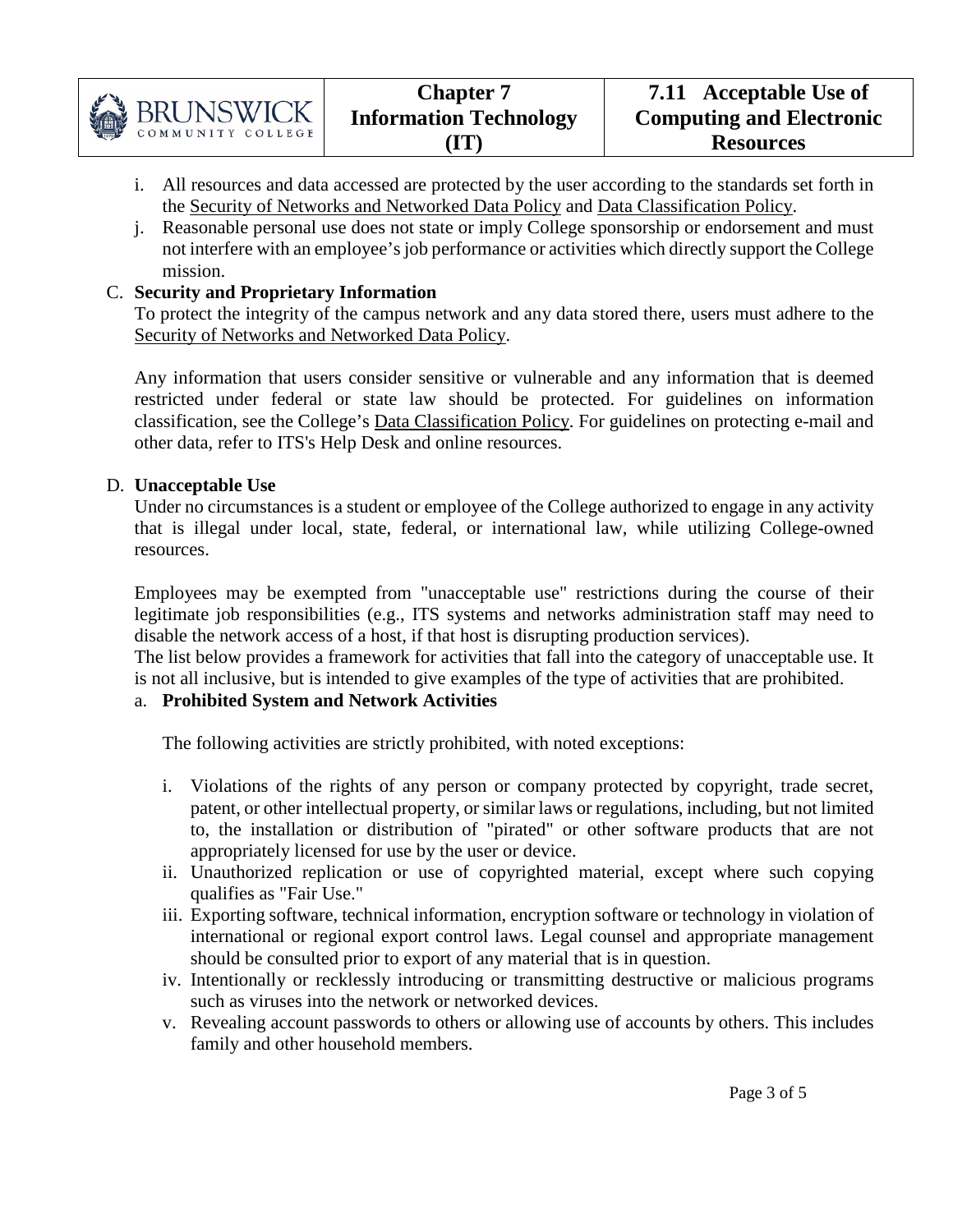

- vi. Using a computing asset to actively engage in procuring or transmitting material that is in violation of state/federal law or College policies.
- vii. Originating from any College account or equipment commercial offers of products, items, or services in violation of the Umstead Act.
- viii. Effecting security breaches or disruptions of network communication such as accessing data of which the employee is not an intended recipient, logging into a server or account that the employee is not expressly authorized to access, attempting to intercept others' passwords, or impersonating another user.
- ix. Port scanning or security scanning is strictly prohibited, with one exception. Individual host port/security scanning is allowed only with permission from the administrator of the target host. Authorized ITS employees are permitted to port/security scan as part of their normal job duties.
- x. Executing any form of network monitoring which will intercept data not intended for the employee's host. Authorized ITS employees are permitted to monitor network traffic data as part of their normal job duties.
- xi. Circumventing user authentication or security of any host, network, or account.
- xii. Interfering with or denying service to any user.
- xiii. Using any program/script/command, or sending messages of any kind, with the intent to interfere with, or disable, a user's terminal session, via any means, locally or via the network.

## b. **Prohibited E-mail and Communications Activities**

The following activities are strictly prohibited, with no exceptions:

- i. Forwarding restricted College e-mail to unauthorized recipients.
- ii. Sending unsolicited mass e-mail messages without proper authorization from the Director of Marketing and Public Information, posting unsolicited and inappropriate list/web/newsgroup messages, including the sending of "spam" (junk e-mail) or other commercial advertising material to individuals.
- iii. Any form of harassment that is severe or pervasive, both from a subjective perspective (*i.e.,* the recipient's view) and an objective view (*i.e.,* a reasonable person's view), via means such as e-mail, instant messaging, telephone or paging, whether through language, frequency, or size of messages.
- iv. Unauthorized use/deliberate disguising of the sender or forging of e-mail header information. Alteration of content of an e-mail message originating from another sender with intent to deceive.
- v. Hosting an e-mail transport/relay service outside of supported and authorized ITS systems.
- vi. Solicitation of e-mail for any other e-mail address, other than that of the poster's account, with the intent to severely or pervasively harass or otherwise misuse e-mail resources.
- vii. Creating or forwarding "chain letters" or "pyramid schemes" prohibited by law.
- viii. Activities in violation of the Electronic Records Retention Policy.